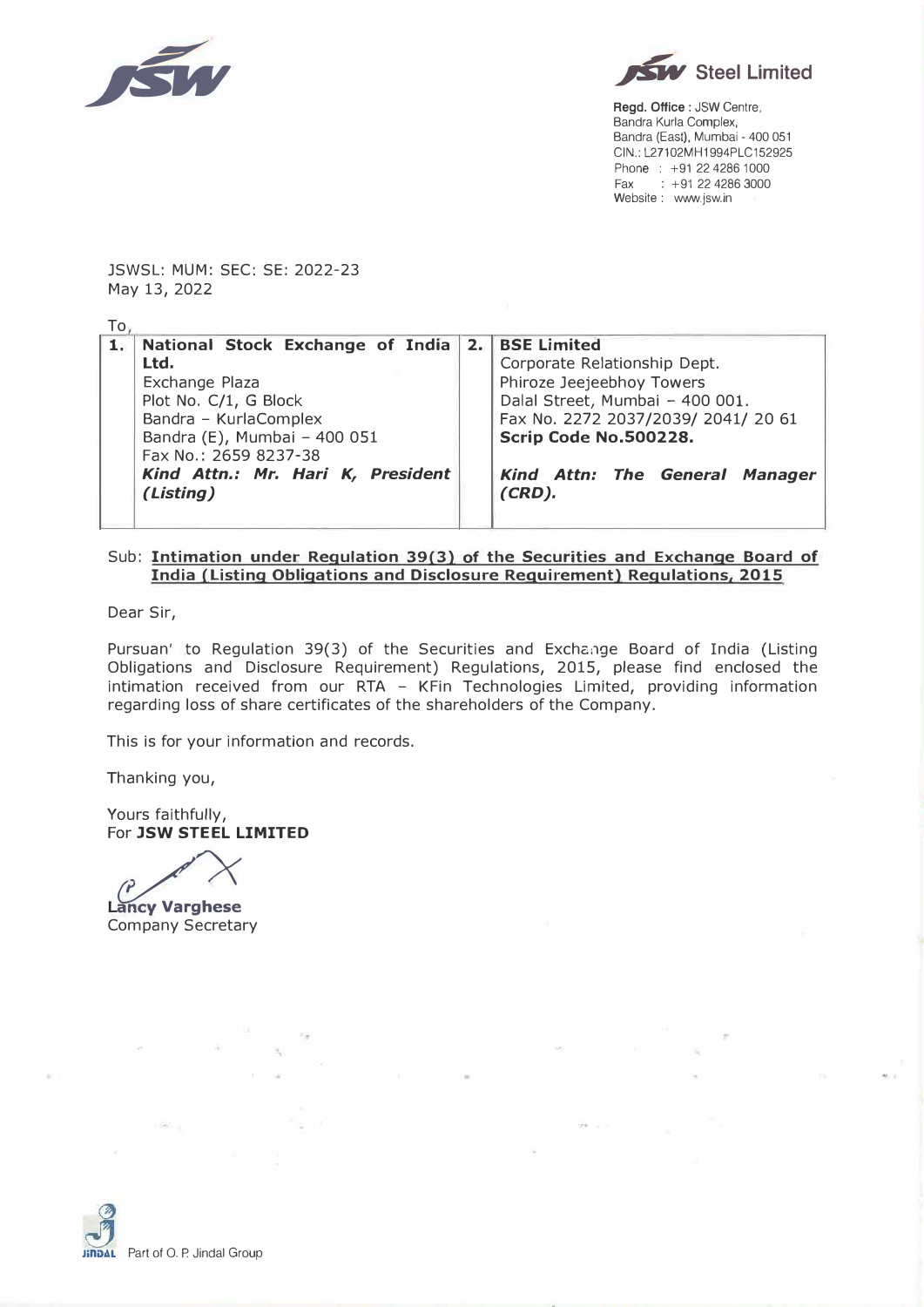

https://www.kfintech.com +91 40 6716 2222, 7961 1000

### May 11, 2022

## **KFPL/ JSW / DUP / LOT-413**

To,

- 1. The National Stock Exchange of India Ltd (NSE) Exchange Plaza 5<sup>th</sup> Floor, Plot No. C/1, G-Block, Bandra Kurla Complex, Bandra East, Mumbai - 400 051
- 2. Bombay Stock Exchange Ltd. Phiroze Jeebhoy Towers Dalal Street Mumbai - 400 001.

# **Unit : JSW Steel Limited**

**r��---=-------------------------**

Dear Sirs,

This is to inform you that the company has received request and required formalities from shareholder(s) for issue of duplicate share certificates in respect of the shares as per list enclosed. We are in process of issuing Duplicate Share Certificate(s) after compliance of the required formalities.

We request you to kindly display this on your notice board and request the members of your stock exchange to refrain from trading and dealing in these shares. Any claim in respect of the said share certificates should be lodged with us in writing within 15 days from the date of this letter failing which action to issue of duplicate share certificate(s) may be initiated in favour of the claimants.

Assuring you of our best attention.

Thanking you,

Yours faithfully, **For KFIN TECHNOLOGIES LIMITED** 

ŔAJU

**S V RAJU<br>Deputy Vice President** 

KFin Technologies Limited Registered & Corporate Office

Selenium Building. Tower-B, Plot No- 31 & 32, Financial District, Nanakramguda, Serilingampally, Hyderabad, Rangareddi, Telangana, India, 500032.

CIN : U72400TG2017PTC117649